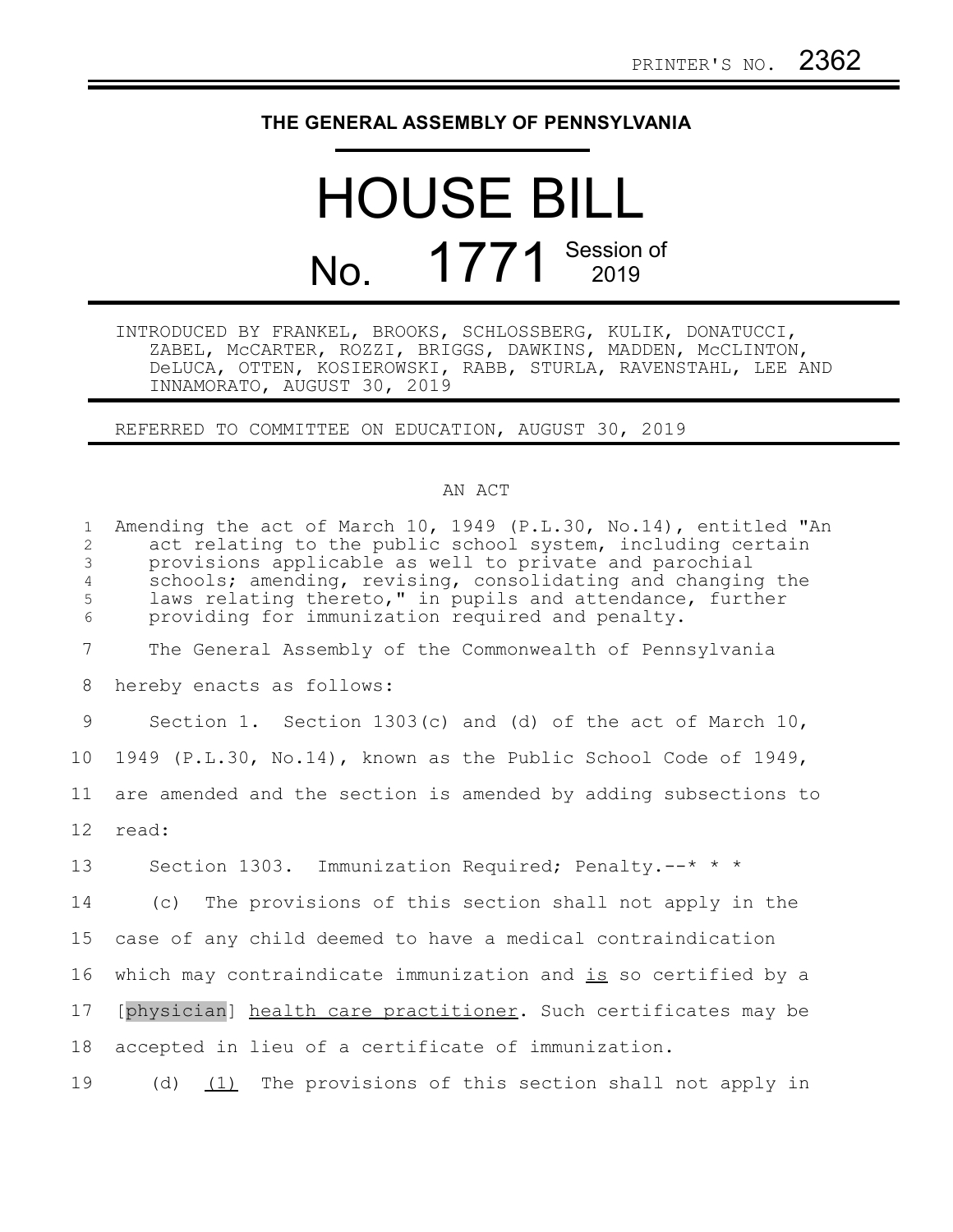| $\mathbf 1$ | the case of any child whose parent or quardian objects in        |
|-------------|------------------------------------------------------------------|
| 2           | writing to such immunization on religious grounds[.] if the      |
| 3           | parent or quardian provides to the school a signed document, on  |
| 4           | a form prescribed by the department, stating that the parent or  |
| 5           | guardian is declining one or more immunizations on behalf of the |
| 6           | child. The document must include:                                |
| 7           | (i) the reason for declining immunization;                       |
| 8           | (ii) the specific immunizations for which an exemption is        |
| $\mathsf 9$ | being required; and                                              |
| 10          | (iii) a signature from a health care practitioner verifying:     |
| 11          | (A) the health care practitioner has reviewed with the           |
| 12          | parent or quardian information regarding the benefits and risks  |
| 13          | associated with immunization, including the risks associated     |
| 14          | with not immunizing a child, consistent with information         |
| 15          | published by the Centers for Disease Control and Prevention;     |
| 16          | (B) the health care practitioner has reviewed with the           |
| 17          | parent or quardian information regarding the possibility that    |
| 18          | the child may be excluded from school in the event of an         |
| 19          | outbreak until the child is treated or until the exclusionary    |
| 20          | period ends; and                                                 |
| 21          | the date on which the health care practitioner provided<br>(C)   |
| 22          | the information under clauses (A) and (B).                       |
| 23          | The form prescribed by the department under paragraph<br>(2)     |
| 24          | (1) shall be accepted in lieu of a certificate of immunization   |
| 25          | and shall be provided by the parent or quardian to the school at |
| 26          | the beginning of each school year.                               |
| 27          | (e) If, upon review, the requirements of this section are        |
| 28          | not met, the school administrator or the school administrator's  |
| 29          | designee may exclude the child from school.                      |
| 30          | As used in this section, the term "health care<br>(f)            |

20190HB1771PN2362 - 2 -